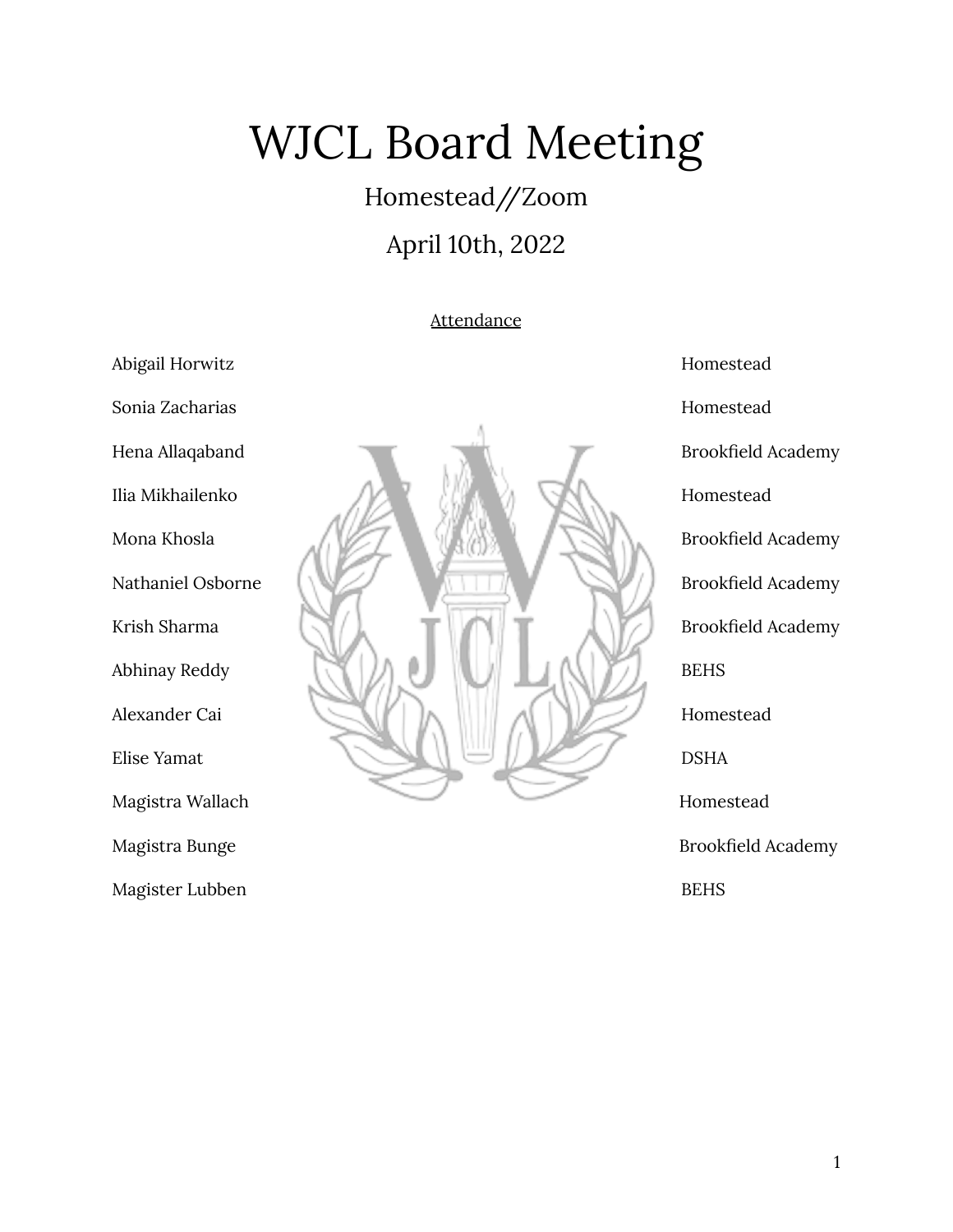- I. Call to Order
	- A. The meeting was called to order at 2:03 p.m.
- II. Treasury Report
	- A. \$56,234.30
- III. National Convention
	- A. Registration
		- NJCL [Convention](https://www.njcl.org/NJCL-Convention/2022-NJCL-Convention) Page
		- 2022 NJCL [Convention](https://docs.google.com/document/d/1RJGHCdsm9hVcqrs4t9K_7s5TiT7TV1NJvgl9af2k2WI/edit) FAX (Registration instructions on page 1)
		- **● Delegates have to register and pay \$670 to the NJCL before May 1st**
			- \$595 for convention and \$75 for pre-conference housing
			- The cost of registration goes up after this date
	- B. Travel
		- Airfare- \$385, but reduced to \$235 with a stipend provided by WJCL
		- **● \$235 airfare due to Magistra Wallach by June 1st**
			- Students- talk to your teacher about how your school is paying the airfare
		- Let Magis know right away if you paid the \$50 deposit but are no longer able to attend!
	- C. Cost
		- \$955 total which includes:
			- \$50 deposit for a plane ticket to Magis
			- \$235 airfare (Originally \$385, but WJCL is providing a stipend)
			- \$595 convention cost to the NJCL (if paid by May 1st)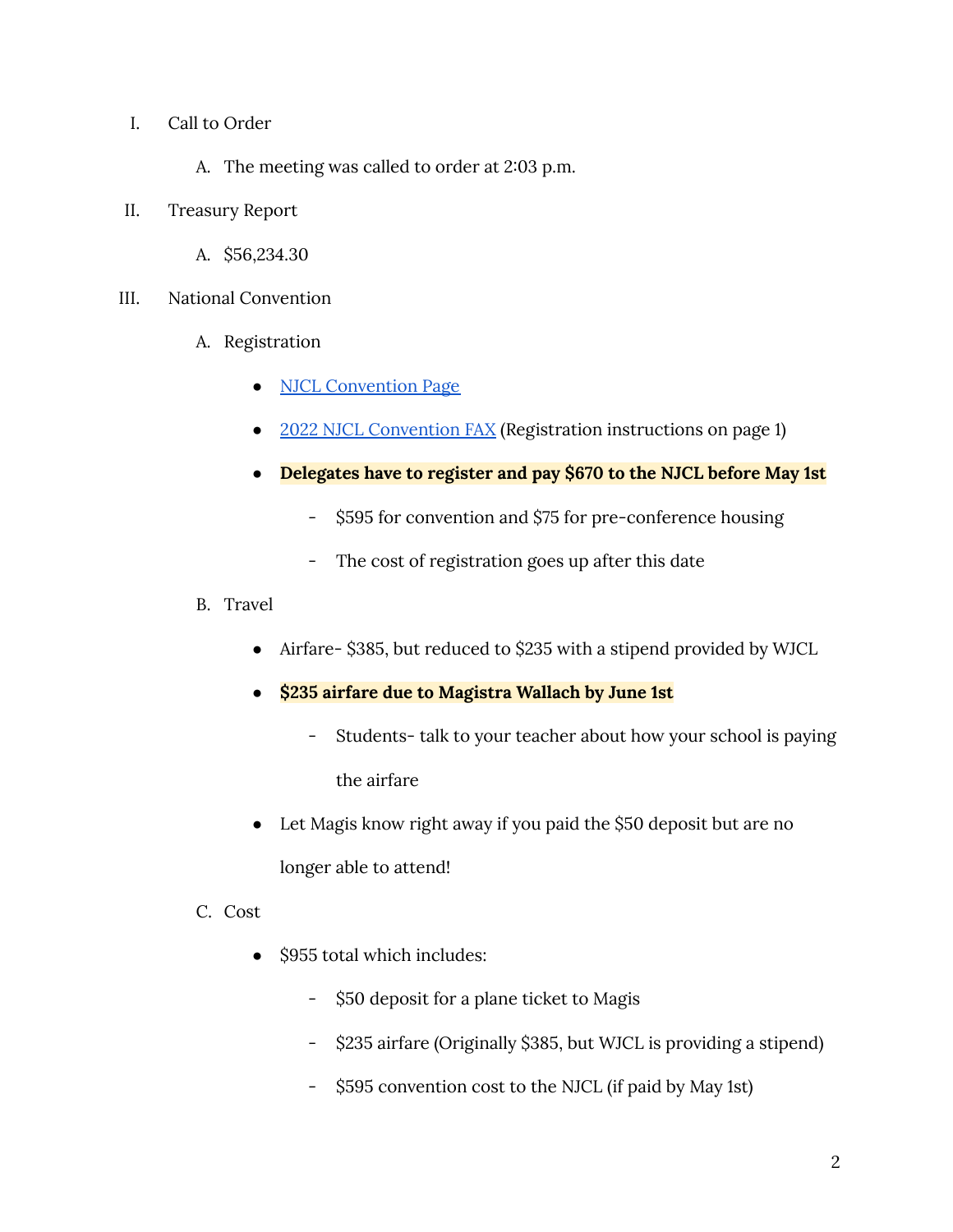- \$75 for pre-conference housing
- D. Spirit Themes
	- Tuesday: State T-Shirt Day, You Cayenne Do It Yourself
	- Wednesday: Mardi Gras, Purple Masks and Golden Beads
	- Thursday: Propless, Sirens and Sea Shanties
	- Friday: A Day In Old Rome, Hit the Road-eo
	- Spirit details will be finalized at the May board meeting (what to wear, what to bring, etc.)
	- NJCL Spirit and [Service](https://viewer.joomag.com/2022-njcl-spirit-and-service-guide/0228316001649633719?short&) Guide
- E. Candidates for National Convention
	- [Campaign](https://viewer.joomag.com/campaign-corner-2022/0359451001641665011) Corner
		- The NJCL has created a booklet of rules and information for anyone interested in running
	- Make intent to run for office known by May board meeting
	- Any candidate running should be prepared at the May board meeting (May 22) for:
		- Speech about why you want to run, your qualifications, etc.
		- Open forum for any questions
	- If you decide to run, contact Thomas O'Byrne

[\(parliamentarian@wjcl.org](mailto:parliamentarian@wjcl.org)) immediately!!

- F. T-Shirts
	- Greater Milwaukee Home Educators won the state t-shirt contest,

however, no delegates attending National Convention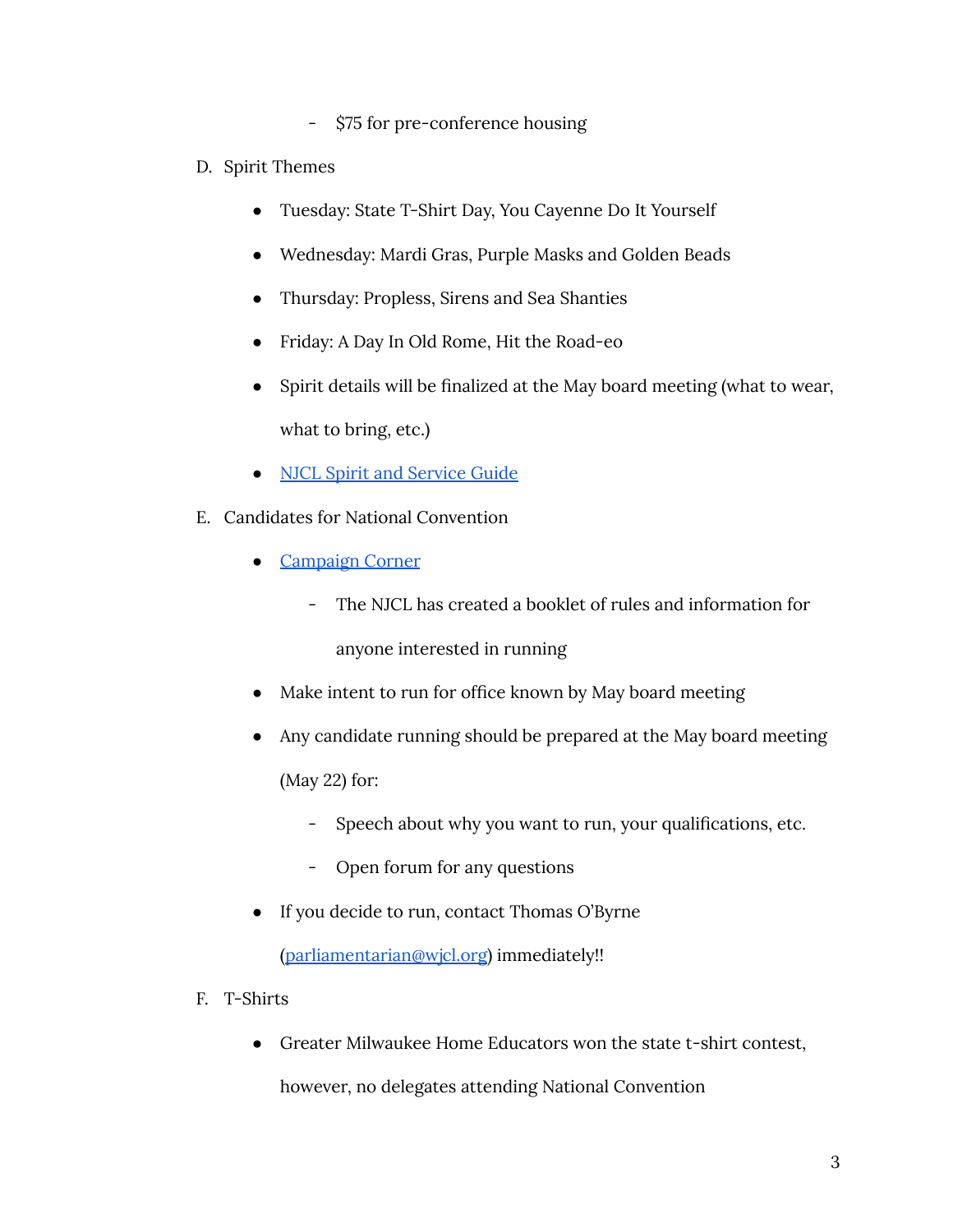- It was decided that the 2nd place winners' t-shirt will be worn
	- Congrats, Homestead!
- IV. Tech Co Update
	- New website coming soon!
- V. Second VP Report
	- A. Highway Cleanup Project
		- Highway Clean-Up [Registration](https://docs.google.com/forms/d/1gnHV5bkVWuF05MDW2xzGrWg5iuTrQybHa0fUDCJTLII/viewform?edit_requested=true)
		- When: Saturday, April 16
		- Where: Meet at Brookfield Academy at 2pm, the cleanup will take

place on Capitol Drive (by Mr. B's)

- Estimated time: an hour to an hour and a half
- Gloves, vests, trash bags, and all materials will be provided

#### VI. First VP Report

- A. National Classics Week
	- [National](https://viewer.joomag.com/national-classics-week-2022-2022/0324238001642723275?short&) Classics Week Booklet
	- When: April 18-24
	- Plan activities with your chapter and remember to take pictures!

#### VII. Miscellaneous

- A. Zoom
	- **● Zoom will no longer be available for board meetings**
	- We hope to encourage more people to attend in-person
	- Teachers- talk to students about increasing participation in the WJCL

by sending students to board meetings!